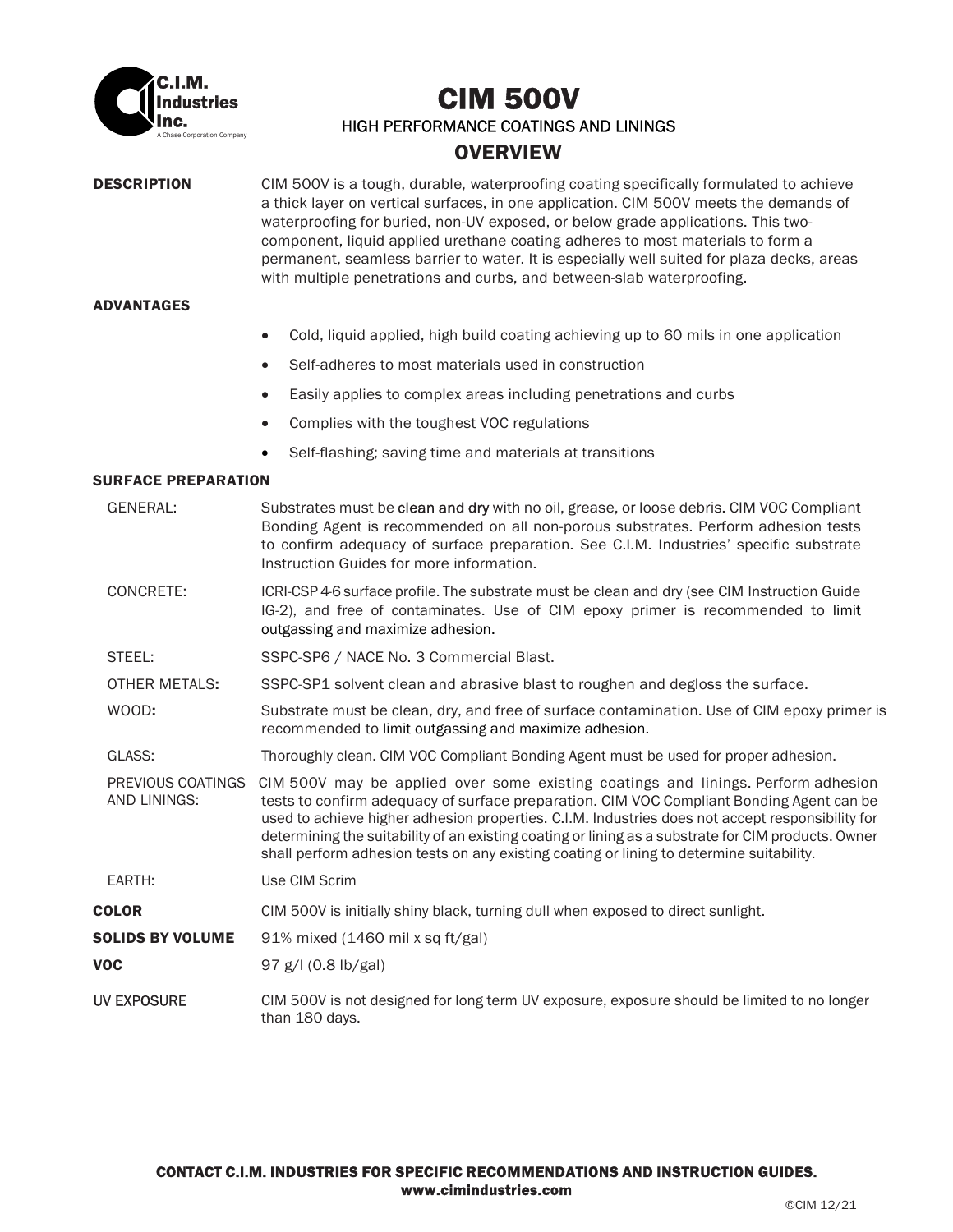

# A Chase Corporation Company CIM 500V HIGH PERFORMANCE COATINGS AND LININGS

All information presented in this publication is believed to be accurate, but it is not to be construed as a guarantee of minimum performance. Test performance results are obtained in a controlled laboratory environment using procedures that may not represent actual operating environments.

# TYPICAL PROPERTIES

| Abrasion Resistance<br>ASTM D4060                                   |                              |                                                      |                       |  |  |  |  |
|---------------------------------------------------------------------|------------------------------|------------------------------------------------------|-----------------------|--|--|--|--|
| CS-17 Wheel, 1000 rev                                               | <5 mg loss                   | Liner Weight (60 mil film)                           | 38.2 lbs./100 sq. ft. |  |  |  |  |
| Adhesion to Concrete (dry)                                          |                              | Mix Ratio                                            |                       |  |  |  |  |
| ASTM D7234                                                          | >350 psi                     | Weight                                               | 8.5:1                 |  |  |  |  |
| 9.9:1<br>Volume<br>Deflection Temperature (Minimum Use Temperature) |                              |                                                      |                       |  |  |  |  |
| ASTM D648                                                           | below -20°F                  | Permeability to Water Vapor<br>ASTM E96 Procedure B, |                       |  |  |  |  |
| Density                                                             |                              | 100 mil sheet                                        | 0.03 perms            |  |  |  |  |
| Premix                                                              | 8.9 lbs./gal                 |                                                      |                       |  |  |  |  |
| Activator                                                           | $10.1$ lbs./gal              | Recovery from 100% extension:<br>after 5 minutes     | >90%                  |  |  |  |  |
| Mixed & Cured                                                       | 9.3 lbs./gal                 | after 24 hours                                       | >95%                  |  |  |  |  |
| <b>Elastomeric Waterproofing</b>                                    |                              |                                                      |                       |  |  |  |  |
| ASTM C836                                                           | exceeds all criteria         | Service Temperature                                  | -20°F to 180°F        |  |  |  |  |
| ASTM C957                                                           | exceeds all criteria         | Softening Point, Ring & Ball                         |                       |  |  |  |  |
| <b>Extension to Break</b>                                           |                              | ASTM D36                                             | $>275$ °F             |  |  |  |  |
| ASTM D412                                                           | 200%                         |                                                      |                       |  |  |  |  |
| Hardness, Shore A                                                   |                              | <b>Tear Strength</b><br>ASTM D624 (Die C)            | 140 lbs./in.          |  |  |  |  |
| ASTM D2240                                                          | 70                           |                                                      |                       |  |  |  |  |
|                                                                     |                              | <b>Tensile Strength</b>                              |                       |  |  |  |  |
| Liner Performance Crack Bridging                                    |                              | ASTM D412 (Die B)                                    | 700 psi               |  |  |  |  |
| 10 cycles @ -15°F                                                   | greater than $\frac{1}{8}$ " |                                                      |                       |  |  |  |  |
| After heat aging                                                    | greater than $\frac{1}{4}$ " |                                                      |                       |  |  |  |  |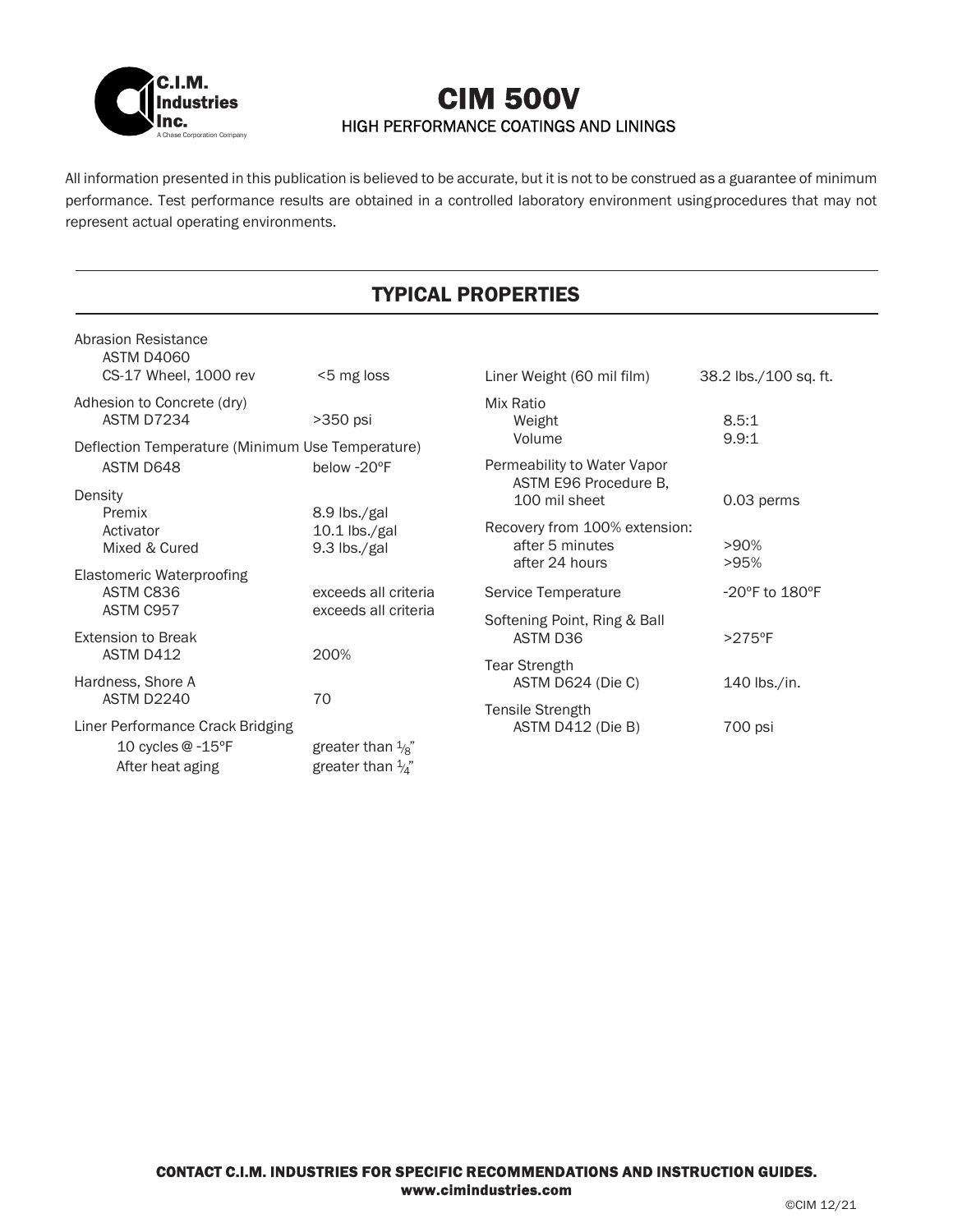

A Chase Corporation Company CIM 500V HIGH PERFORMANCE COATINGS AND LININGS

## GENERAL APPLICATION INFORMATION

## FOR PROFESSIONAL USE ONLY.

| <b>PRECAUTIONS</b>                             | Avoid contamination with water or moisture. Keep all pails and jugs tightly closed until ready for<br>use. All equipment, air supplies, and application substrates must be ABSOLUTELY DRY. Do not apply<br>in wet weather or when the CIM 500V or substrate may become wet within 6 hours after<br>application. Use caution when applying CIM 500V in confined spaces. See C.I.M. Industries'<br>Instruction Guide, "Applying CIM Within Confined Spaces" (IG-9).                                                                                                                                                                                                                                                     |
|------------------------------------------------|-----------------------------------------------------------------------------------------------------------------------------------------------------------------------------------------------------------------------------------------------------------------------------------------------------------------------------------------------------------------------------------------------------------------------------------------------------------------------------------------------------------------------------------------------------------------------------------------------------------------------------------------------------------------------------------------------------------------------|
| <b>TEMPERATURE</b>                             | Surface should be at least 50°F (10°C) and must be 5°F (3°C) above the dew point. DO NOT APPLY<br>WHEN THE SUBSTRATE OR AMBIENT TEMPERATURE IS RISING OR THE APPLIED COATING IS IN<br>DIRECT SUNLIGHT. CIM 500V should be at least 50°F (10°C) when mixed and applied. CIM 500V<br>may be preheated to facilitate application at low temperatures however working time will be<br>reduced. See C.I.M. Industries' Instruction Guide "Applying CIM Coatings in Cold Weather" (IG-11).                                                                                                                                                                                                                                  |
| <b>EQUIPMENT</b>                               | Suitable for application with a roller, brush, trowel, or spray equipment. Spray equipment<br>requires large diameter hose and air supplied mastic gun. Airless pump may be used to<br>provide fluid side pressure. See "Spray Application of CIM Coatings" (IG-12) or contact C.I.M.<br>Industries for specific recommendations.                                                                                                                                                                                                                                                                                                                                                                                     |
| <b>WORKING TIME</b>                            | Working time depends on temperature and method of application, typically 35-45 minutes.<br>Working time for spray application requirements will be significantly shorter.                                                                                                                                                                                                                                                                                                                                                                                                                                                                                                                                             |
| <b>PRIMING</b>                                 | Porous substrates such as wood and concrete may be primed with CIM epoxy primer to minimize<br>outgassing. CIM 500V must be applied within 48 hours of primer application. See the epoxy<br>primer technical data sheet for additional information.                                                                                                                                                                                                                                                                                                                                                                                                                                                                   |
| <b>MIXING</b>                                  | DO NOT THIN. DO NOT HAND MIX. Begin mixing each pail of CIM 500V Premix using a power<br>mixer (e.g., 1/2" drill and an eight-inch mud mixer). Do not draw air into the mix. The premix<br>and activator are packaged and supplied in the proper mix ratio. Failure to mix CIM 500V as<br>provided will result in off-ratio or uncured coating. While mixing, slowly add one full jug of<br>CIM 500V Activator to one full pail of CIM 500V Premix. Mix thoroughly for 3 FULL MINUTES.<br>Mixing Jigs and Timers are available from C.I.M. Industries to help eliminate mixing errors<br>and increase productivity on the job. See C.I.M. Industries' Instruction Guide, "Mixing CIM<br>Premix and Activator" (IG-8). |
| <b>APPLICATION</b>                             | Apply CIM 500V directly to a clean and dry substrate, or to properly primed substrate. For<br>horizontal surfaces, use of CIM 500 is recommended. See C.I.M. Industries' specific substrate<br>Instruction Guide for additional information.                                                                                                                                                                                                                                                                                                                                                                                                                                                                          |
| <b>RECOATING</b>                               | CIM 500V should be recoated as soon as practical, typically within 2 hours from mixing. If the<br>coating has cured longer than this, the surface must be severely abraded using surface grinder<br>or other mechanical means. The surface must be made free of dust and debris and then use CIM<br>VOC Compliant Bonding Agent before applying the CIM 500V.                                                                                                                                                                                                                                                                                                                                                         |
| <b>RECOMMENDED</b><br><b>MINIMUM THICKNESS</b> | The recommended minimum thickness of the coating is 60 wet mils. Contact C.I.M. Industries<br>for additional information. Refer to CIM 500V Coverage Chart for coverage rates.                                                                                                                                                                                                                                                                                                                                                                                                                                                                                                                                        |
| <b>CURING TIME</b>                             | Typically, CIM 500V can be placed in service within 24-48 hours. Contact C.I.M. Industries for<br>specific recommendations.                                                                                                                                                                                                                                                                                                                                                                                                                                                                                                                                                                                           |
| <b>CLEAN-UP</b>                                | Use mineral spirits for clean-up of uncured material. Spray equipment must be flushed regularly<br>during application to prevent material from setting up in the hose and pump. Cured material is<br>very difficult to remove. Soaking in solvent will soften the material and may assist in its removal.                                                                                                                                                                                                                                                                                                                                                                                                             |